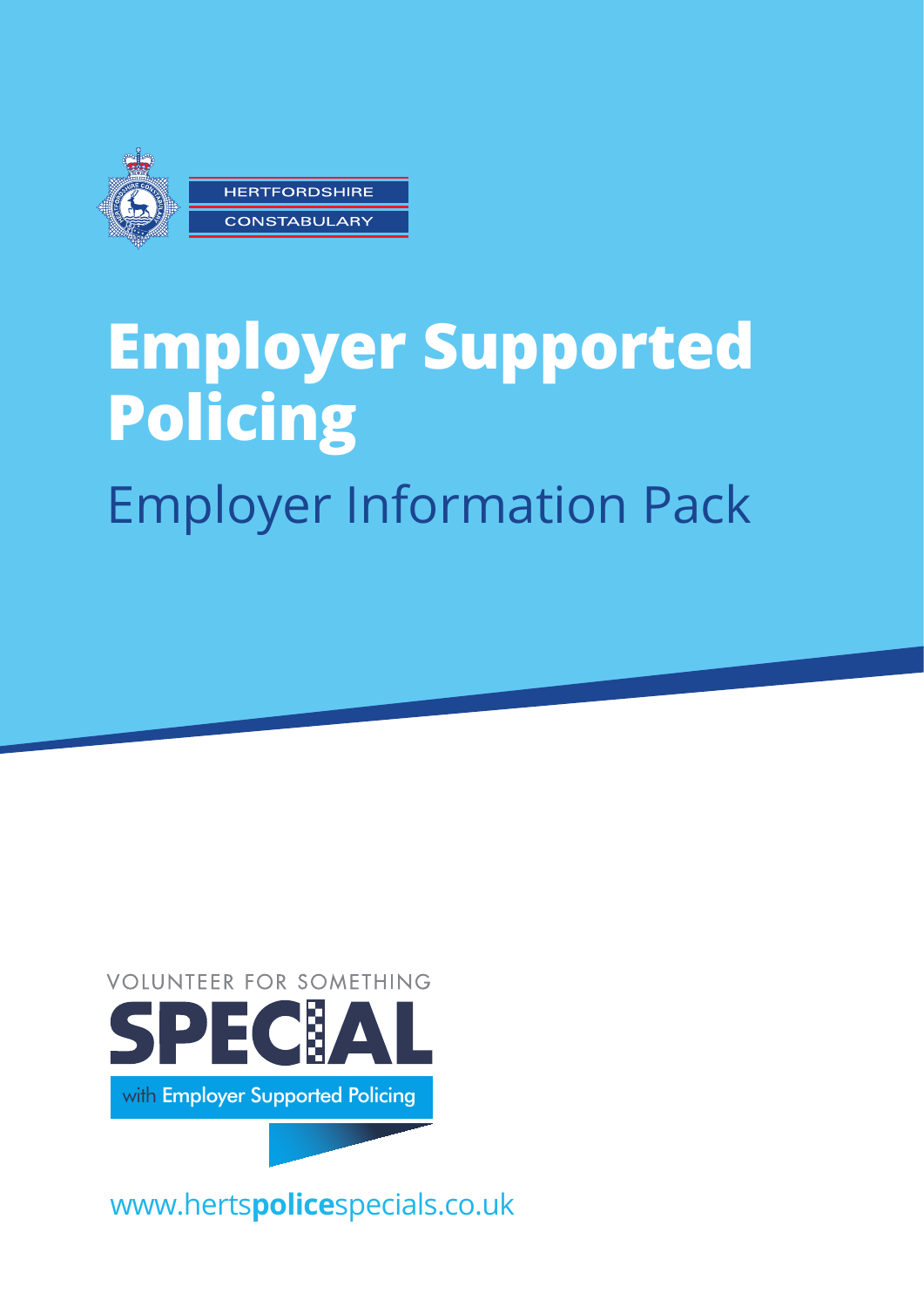## **An Employer's Guide to Employer Supported Policing**

#### **EMPLOYERS WORKING WITH POLICE**

## **What is Employer Supported Policing?**

Employer Supported Policing (ESP) has been highlighted by the Police and Crime and Commissioner for Hertfordshire, David Lloyd, in his Community Safety and Criminal Justice plan as a scheme to work closer with local businesses to bring vital skills to the policing and community safety arena.

A national and local initiative, ESP provides businesses with the opportunity to forge closer links with their local policing teams.

By supporting employees who volunteer as Special Constables, the employer and their staff benefit from police training and experience - equipping both with transferable skills that can be used in the workplace.

In his plan, Commissioner Lloyd has encouraged businesses across Hertfordshire to support Employer Supported Policing. He says: "Keeping Hertfordshire safe is everybody's business and organisations can play their part by supporting employees to become Special Constables. I hope that we will also bring all serving Specials in Hertfordshire onto the scheme."

ESP also allows police to learn about the issues which matter to local businesses and offers benefits in terms of staff development. Some supporters of the ESP scheme in Hertfordshire include, but are not limited to **Tesco, Which?, Mc Mullen Brewery and Sons and District and Borough Councils.**

#### **Background**

Over recent years there has been much political discussion about the value of employee volunteering schemes such as ESP. Accenture stated in their 2016 report **'A 2020 Vision for Employee-Supported Volunteering'**, that Employer Supported Volunteering provides an opportunity for businesses to greatly increase their net social impact, drive employee engagement and help transform the way the world works and lives.

Furthermore, research conducted by the Chartered Institute of Personnel and Development (2016) identified a clear link between volunteering, skills development and wider career benefits.

The Hertfordshire ESP programme provides employers with the flexibility to adapt the scheme to their individual needs, such as giving staff paid or unpaid leave for training and duties. The Office of the Police and Crime Commissioner for Hertfordshire is focused on helping employers encourage, support and sustain their staff's work as Special Constables alongside their day to day employment.

#### **What are Special Constables?**

Volunteer police officers – known as Special Constables – are ordinary men and women who commit at least 16 hours a month to train and serve their local police force alongside regular officers. They work across Hertfordshire during some of their usual working hours and some of their own time.

Special Constables have full police powers, uniform, equipment and are deployed in the same manner as regular officers. Specials are able to work within specialist areas of policing such as rural and cyber-crime.

Specials come from a diverse range of backgrounds with a variety of skills and must pass a medical assessment and fitness test.

\*see case study included which explains the role of a Special Constable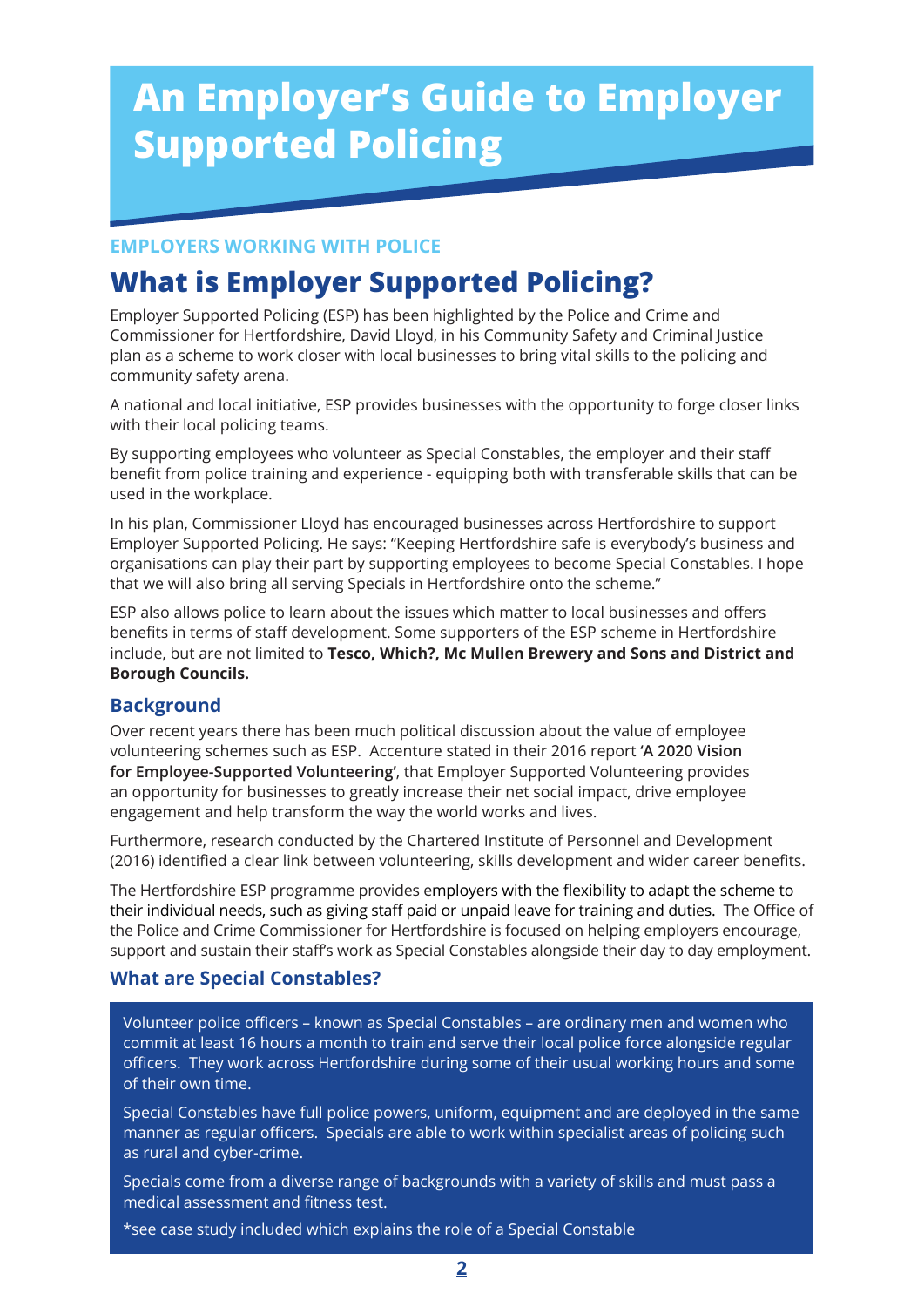## **Benefits of Employer Supported Policing**

#### **Employer Supported Policing (ESP) is an active, powerful and innovative way for organisations and the police service to work proactively together to assist the local community.**

Special Constables undertake training in a broad range of areas. This training develops key skills such as leadership and organisational abilities, as well as the seven core skills or competencies that every officer must be proficient in. These include:

- Personal Responsibility
- Effective Communication
- Resilience
- Problem Solving
- Customer Focus
- Teamwork
- Respect for Diversity

#### **Further benefits for employers include, but are not limited to:**

- Tangible demonstration of enhanced corporate social responsibility
- Proactive working between the business sector and Police
- Supporting local communities
- Crime reduction advice and support
- Staff development at very little or no cost in core skills such as resilience, effective communication, problem solving and customer focus
- Consumer Purchase Preference
- Improved staff morale and enhanced work performance

Accenture's 2015 Employee Volunteering Survey, exploring the benefits of Employer **Supported Volunteering Schemes, reported the following results:**

- 89% reported increased job satisfaction
- 87% reported greater pride in the company
- 76% stated they developed core work skills
- $\blacksquare$  17% enjoyed stronger client relationships

Employers supporting the ESP Scheme will receive an endorsement logo which can be used on corporate materials by businesses to outwardly evidence their commitment to corporate and social responsibility, as well as demonstrating to prospective employees a strand of the corporate employee benefits package.

The scheme also contributes to a safer, more resilient and empowered society which leads to community well-being through volunteers who enhance the connections between different sectors such as industry, public sector, enterprises and employers, as well as promoting active citizenship and engagement with policing.

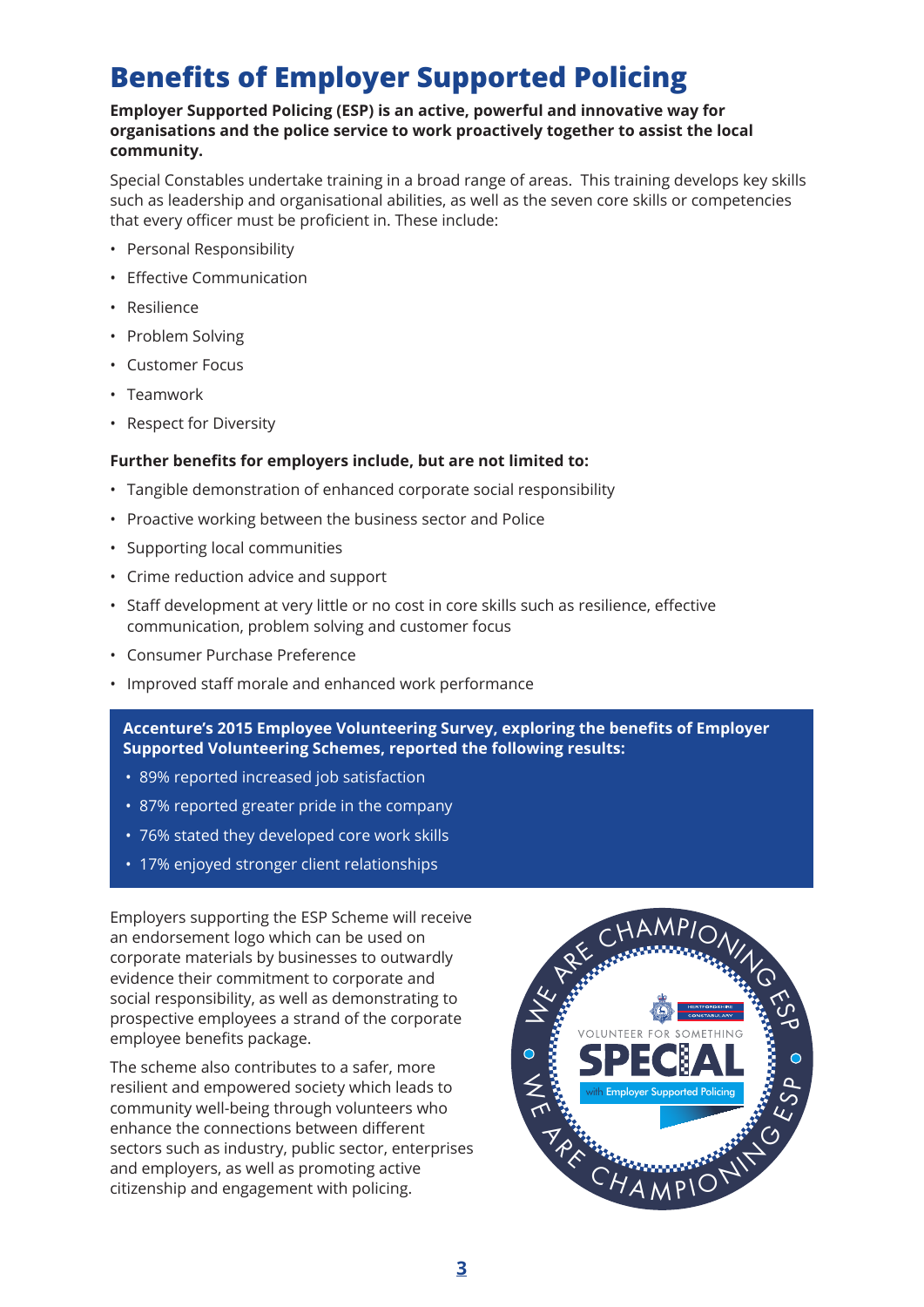## **Case Study**

This table illustrates some of the skills a Herts ESP Special Constable has found to be transferrable between their role as a Special Constable and their 'day job.'

| <b>SPECIAL CONSTABLE</b>                                                                            | <b>SKILL</b>                              | <b>PAID EMPLOYMENT</b>                                                   |
|-----------------------------------------------------------------------------------------------------|-------------------------------------------|--------------------------------------------------------------------------|
| Briefings prior to duty and<br>responding to calls                                                  | <b>PREPARATION AND</b><br><b>PLANNING</b> | Importance of preparation for<br>projects/work activities                |
| Prompt action to resolve<br>situations                                                              | <b>TIME MANAGEMENT</b>                    | Multi-tasking - employment,<br>personal life and Special<br>Constabulary |
| Radio, telephone, emails and<br>face to face interaction                                            | <b>EFFECTIVE</b><br><b>COMMUNICATION</b>  | Tailoring appropriate<br>communication style for<br>audience             |
| Dealing with members of<br>the public and responding to<br>diverse range of community<br>needs      | <b>CUSTOMER FOCUS</b>                     | Understanding expectations or<br>concerns and addressing them            |
| Working out the best way<br>to deal with a situation as<br>it arises in a fast-paced<br>environment | <b>DECISION</b><br><b>MAKING</b>          | Evaluating options when<br>deciding on a course of action                |
| Opportunities to progress<br>through the rank structure                                             | <b>LEADERSHIP</b>                         | Managing people                                                          |
| Challenging environment<br>with political sensitivities, but<br>responding confidently              | <b>RESILIENCE</b>                         | Ability to overcome challenges<br>and set-backs                          |
| Positive impact on and<br>engagement with local<br>community                                        | <b>COMMUNITY</b><br><b>ENGAGEMENT</b>     | Corporate social responsibility                                          |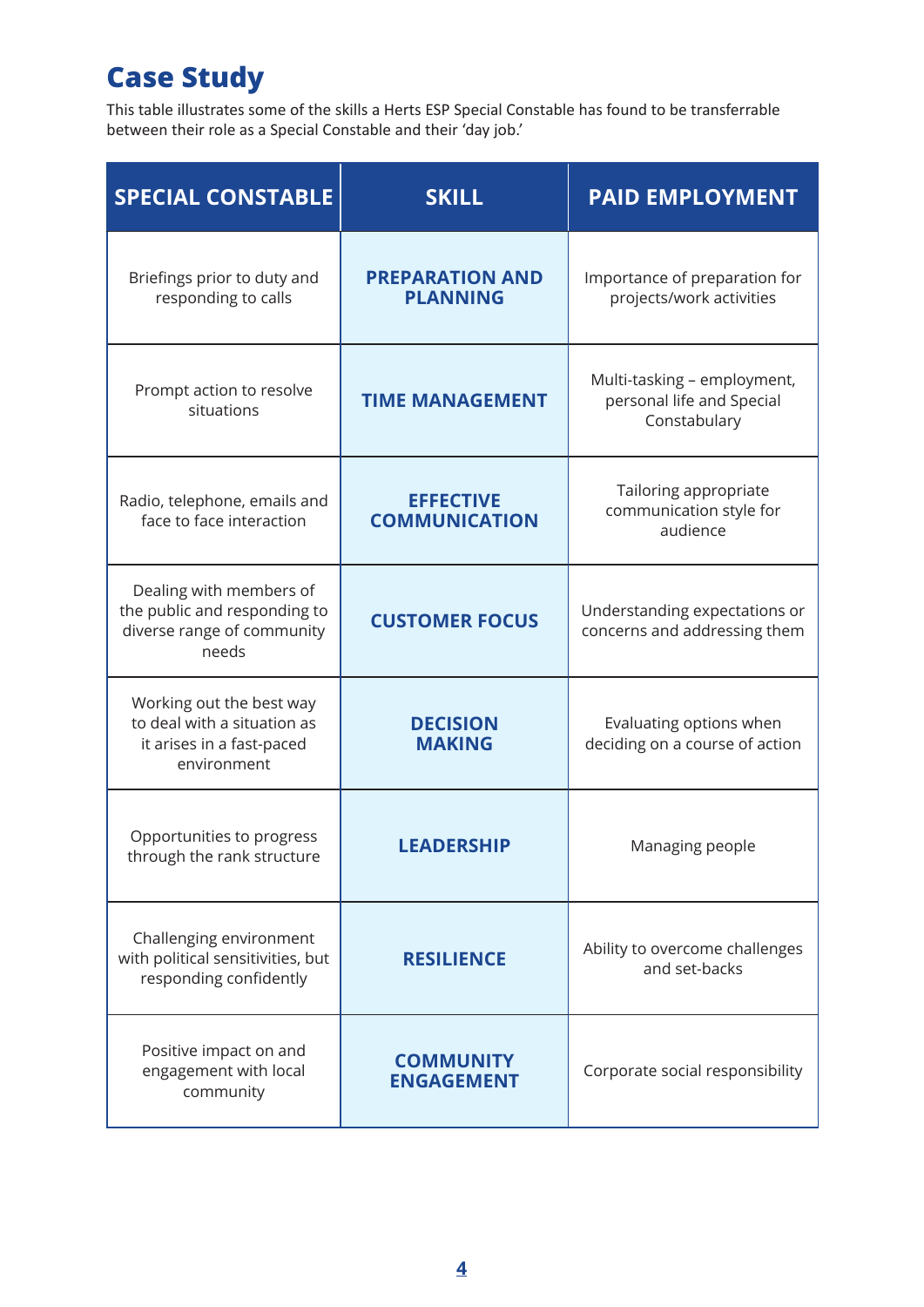## **How does it work?**

#### **Training Commitments**

Initial training takes place over twelve weeks and is delivered in a blended learning style – a mix of distance learning via online training packages, which can be completed at home, as well as mandatory classroom and role play sessions at a regional training centre where recruits will get the chance to practice skills and demonstrate knowledge of the law. **Please note:** this may include six consecutive days of training, usually Monday to Saturday, for Officer Safety Training. Recruits may need to take time off from their day job to attend this training.

There will be a range of on-going training opportunities for Special Constables to complete, some of which will be mandatory.

Many employers allow use of additional paid leave for the completion of training because of the valuable skills employees gain and bring back to the workplace.

#### **Duty Commitments**

Special Constables are required to commit 16 hours a month as a minimum. Some of these hours can be worked in evenings and on weekends and therefore should not impact with your employee's day job too much.

#### **Developing a HR policy**

The Office of the Police and Crime Commissioner (OPCC) advise that businesses implement written guidelines to ensure that line managers, current Special Constable employees and potential recruits understand your organisation's policy, such as time off for training.

A policy template is available from the OPCC for organisations wishing to adopt the ESP scheme.

#### **It's good to keep in touch**

Regular contact between the Constabulary, employers and Special Constables is invaluable, as it ensures a high level of commitment to the ESP scheme is maintained and that those involved feel supported. Quarterly newsletters are produced by the Police and Crime Commissioner's office to share good news stories and give an overview of some of the ways in which Special Constables have been involved in protecting the public and increasing public confidence.

An attestation and graduation ceremony is held at the end of training to mark the successful completion of the course. This event is attended by friends and family but, as an employer signed up to ESP, you are invited to attend and celebrate with your employee.



In addition, an annual 'Employer Supported Policing Event' is hosted by the Office of Police and Crime Commissioner which celebrates the success of Employer Supported Policing with employers, Special Constables and Hertfordshire Constabulary. This event also provides a networking opportunity where you can speak with Specials to hear first-hand about their experience, meet the Chief Constable and Police and Crime Commissioner as well as engage with other employers.

**GETTING** INVOLVED **L-R High Sheriff Will Hobhouse, Special Constable Williams and Special Chief Officer Kendrew, 2017**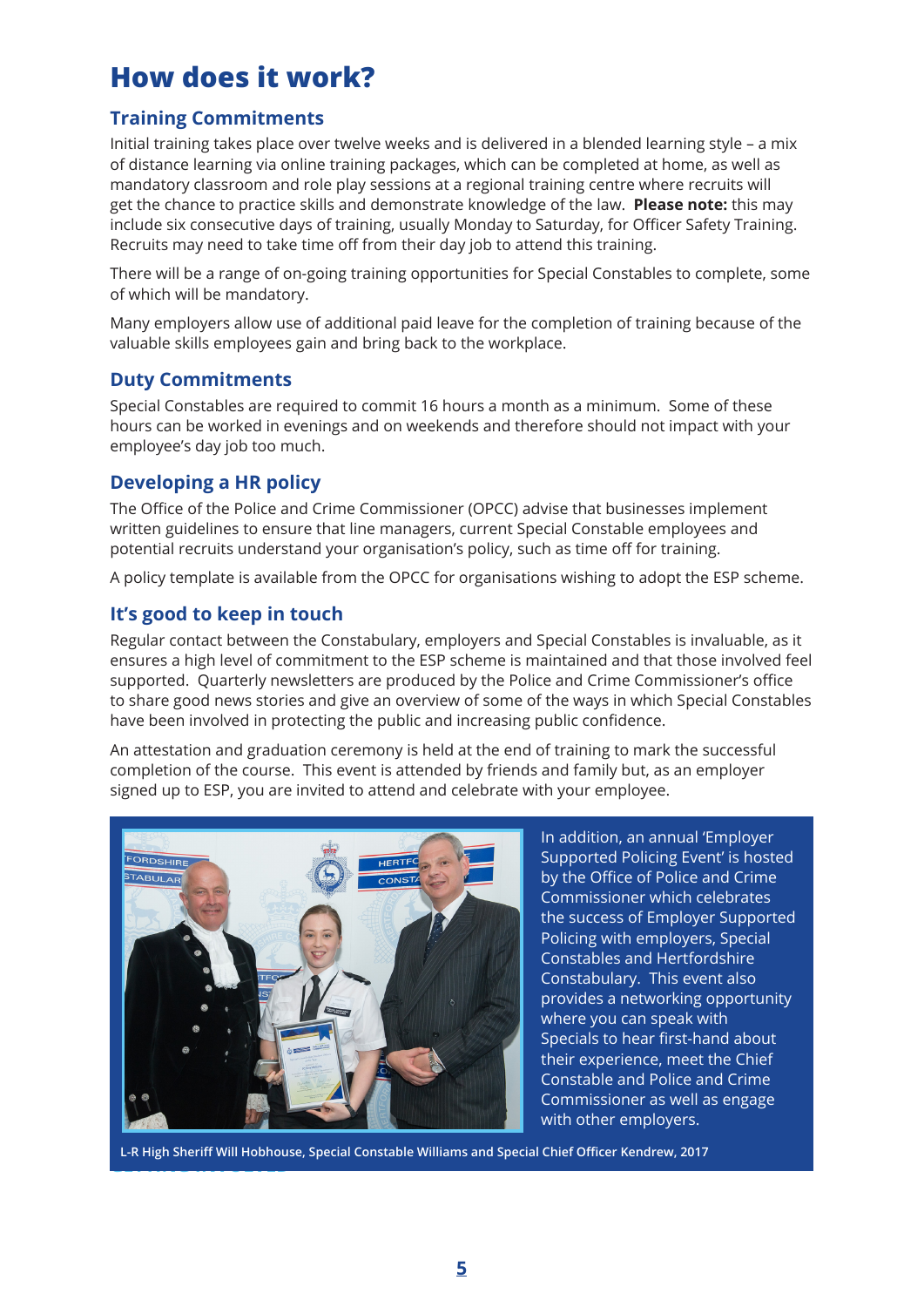## **The Process**

There are a number of ways for a business to become an Employer Supported Policing organisation. The options below are examples of how you could choose to get involved – the exact details are flexible and can be adapted. Once we've agreed on an option, you'll sign a Memorandum of Agreement (not a formal contract) which outlines your commitment.

#### **• Existing Specials within your organisation?**

You may already have staff working for you who could benefit from carrying out their existing duties as part of ESP. You might support your staff by giving them a certain amount of hours per month as paid leave for training and duties, which they can supplement with extra hours in their spare time. We are able to help you develop policies or guidelines that make your support clear to staff.

#### **• Give staff paid leave**

As an ESP organisation, you can support staff who are interested in becoming Specials by agreeing a number of hours of paid leave, either per month or per year, for them to undertake training and/or duties.

#### **• Give staff unpaid leave**

You might support your staff by giving them unpaid leave for mandatory training, duties, or in in times of significant emergency. If your organisation offers flexible working, this may also be an option for supporting your staff, to agree their working schedule alongside Specials duties.

#### **• Work with us to promote the scheme**

You might work with the police to promote the Special Constabulary and police volunteering in your workplace. This could include displaying posters, sharing leaflets, holding recruitment drives or publishing information in your staff magazine or intranet. It may be possible to support your efforts by holding roadshows at your workplace to promote the scheme.

Whatever level of ESP support you are able to provide we will ask your organisation to sign up to a written Memorandum of Understanding (MoU). This MoU does not serve as a formal contract but as an agreement made in good faith demonstrating commitment to Hertfordshire's Employer Supported Policing (ESP) scheme.

## **Our Commitment to you**

We will provide your employees with comprehensive training and the skills necessary for them to become a competent police officer. Many of the skills they will develop are transferable and can be used equally well in the workplace. This training is provided at no additional cost to the employer so there's no financial deterrent to employers in allowing their staff to build new skills and confidence.

We will recognise the commitment of ESP organisations and their Special Constables at an annual event hosted by the Office of the Police and Crime Commissioner for Hertfordshire.

We will maintain regular contact with you via quarterly newsletters and an annual check-in system.

We will provide you with a named contact at the Office of the Police and Crime Commissioner for Hertfordshire who you can contact us any time should you have any questions or concerns by email at **ESP@herts.pcc.pnn.gov.uk**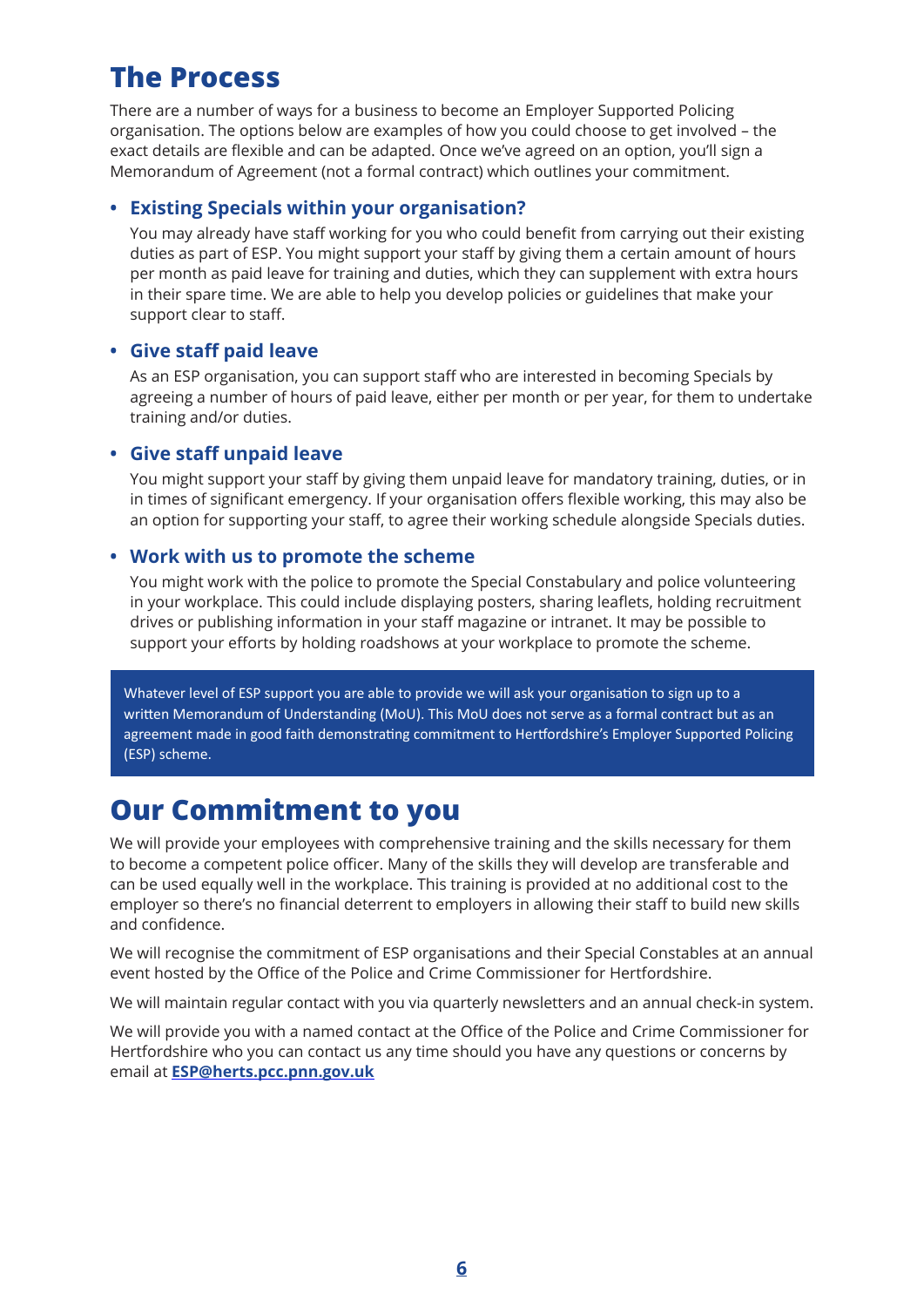## **Frequently Asked Questions**

#### **Q. What is the main aim of ESP?**

To provide enhanced policing throughout communities in Hertfordshire by providing a visible, knowledgeable and accountable uniformed policing presence; to provide police training and experience for staff of employers across Hertfordshire with those staff supported by their day job employer and to strengthen relationships and networks between police and organisations.

#### **Q. Can I choose when I release my staff on duty?**

Upon completion of training, times of duty are agreed between employers, volunteer staff and police supervisors. Special Constables are required to commit 16 hours a month as a minimum but some of these hours can be worked in evenings and on weekends and therefore will not impact on their normal day to day job.

#### **Q. Do Special Constables/police volunteers receive any form of payment?**

They may receive their normal work salary from your business as paid leave, but they receive no pay from the Police. Certain allowances are paid and travelling expenses reimbursed while going to/from duty so recruits are not out of pocket.

Loss of income as a result of being ill or injured on duty is a complex area bound by legislation as set out in a number of Statutory Instruments and Home Office Circulars. These cover loss of earnings and compensation for injuries on duty. Any loss of earnings as a result of court appearances will also be reimbursed by Hertfordshire Constabulary.

#### **Q. What can my staff do when off-duty in their day job?**

In most cases, it is not appropriate for the member of staff to become on-duty during their normal working hours to make arrests etc. However, your staff will have the extra skills, training, confidence, knowledge and experience at their disposal, and can act as an 'expert witness' in many situations.

#### **Q. How is the recruitment process managed?**

Hertfordshire Constabulary will handle all Special Constable applications at every step of the selection process. We ask you to actively market the Scheme to staff and managers and then support staff by providing paid leave to support initial/on-going training and their deployments.

#### **Q. If I have existing special constables in employment before becoming an ESP employer can they 'transfer in'?**

Yes. If you already have employees that are Special Constables you should simply ask them to update their duty sheet details to reflect their employment with your organisation.

#### **Q. Will I lose staff to the police?**

There is a possibility that some staff may wish to change careers and join the police full time. However, the experience of ESP for pioneering forces like the Metropolitan Police, suggests that, on the whole, the scheme actually helps employers to retain key staff. Many employees, through the training they have received, have increased their confidence and skills, and deeply value their employer's support for their volunteering.